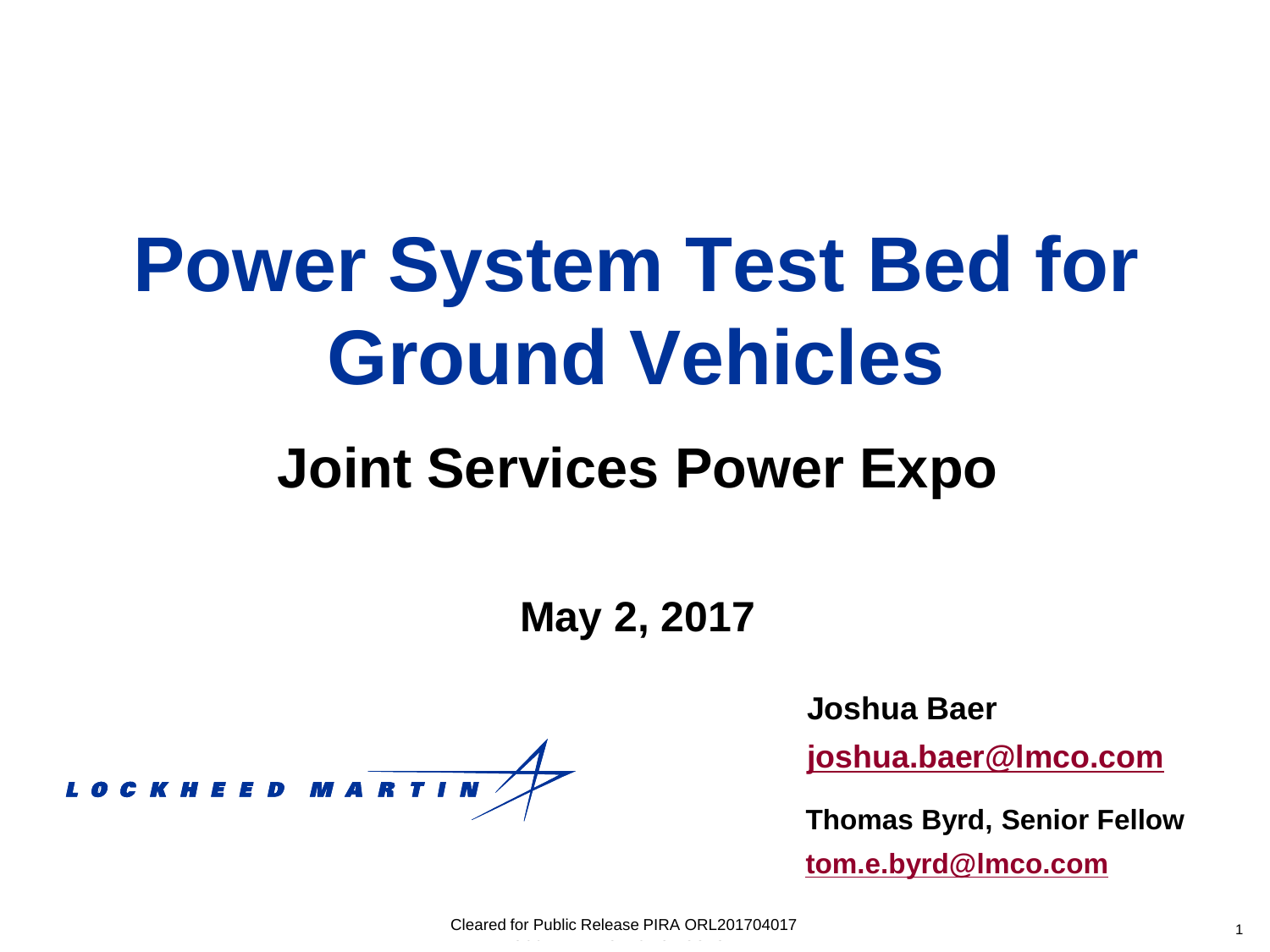### **Introduction**

- 
- **DOD products require more power and are limited by alternators**
- **With more and more vehicles adapting parallel and electric hybrid approaches, as well as more electronic loads being added, there is a growing need for power generation and storage that is more than just the traditional alternator and lead acid battery**
- **How can these power needs be obtained?**
- **How will these new power devices integrate with existing equipment?**
- **How can companies be encouraged to strive to use Wide Band Gap electronics to advance State of the Art?**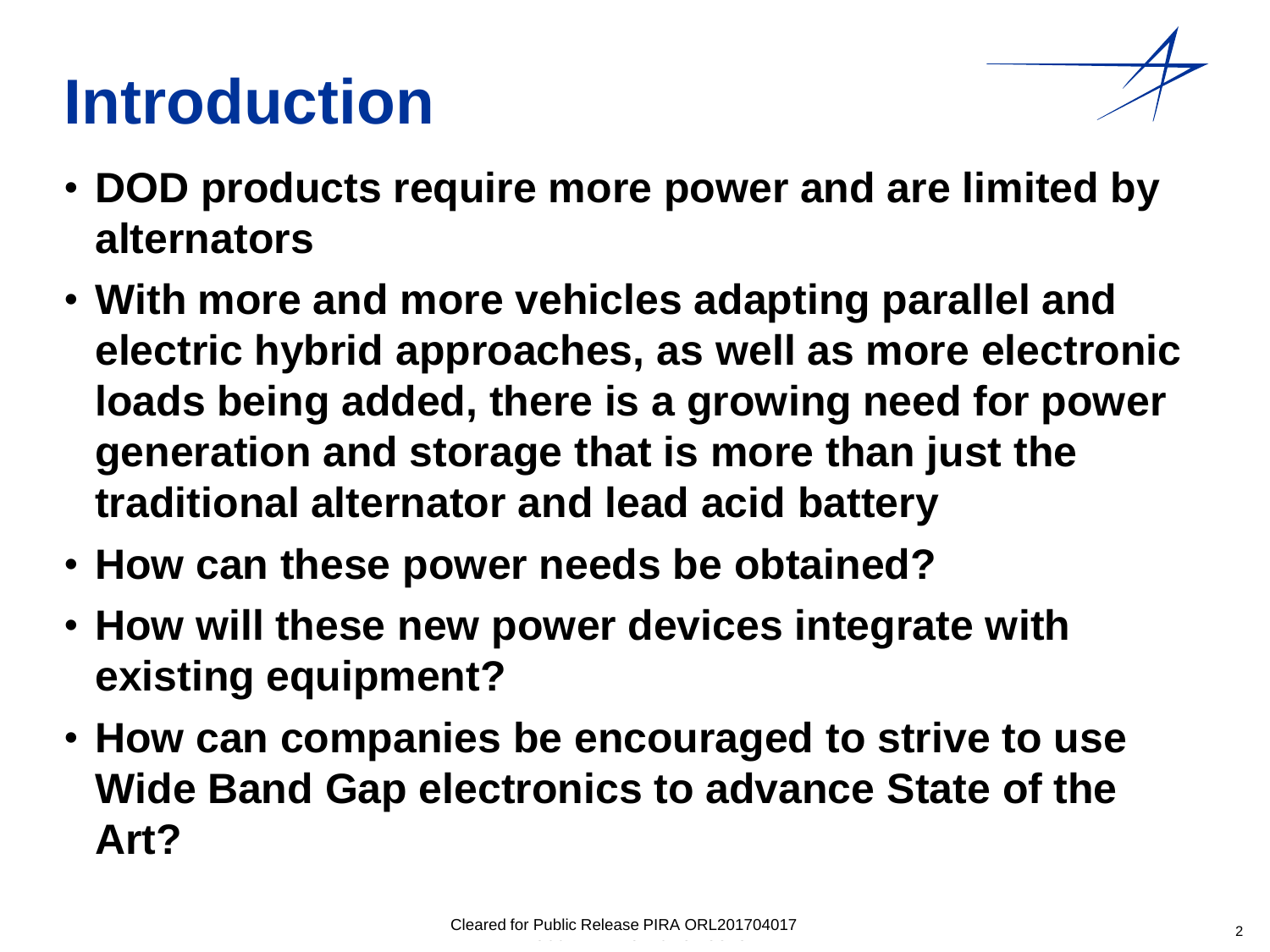### **Introduction Continued**

• **The available option for WBG power electronics is currently very limited and their technology readiness level is currently 3 or lower. To encourage WBG power electronics development and acceptance, we propose a vehicle electronics power test bed which will start with the current state of the art silicon technology as the base, but will be used as a base to integrate, prove out, and increase the TRL to level 6 of the emerging WBG segment**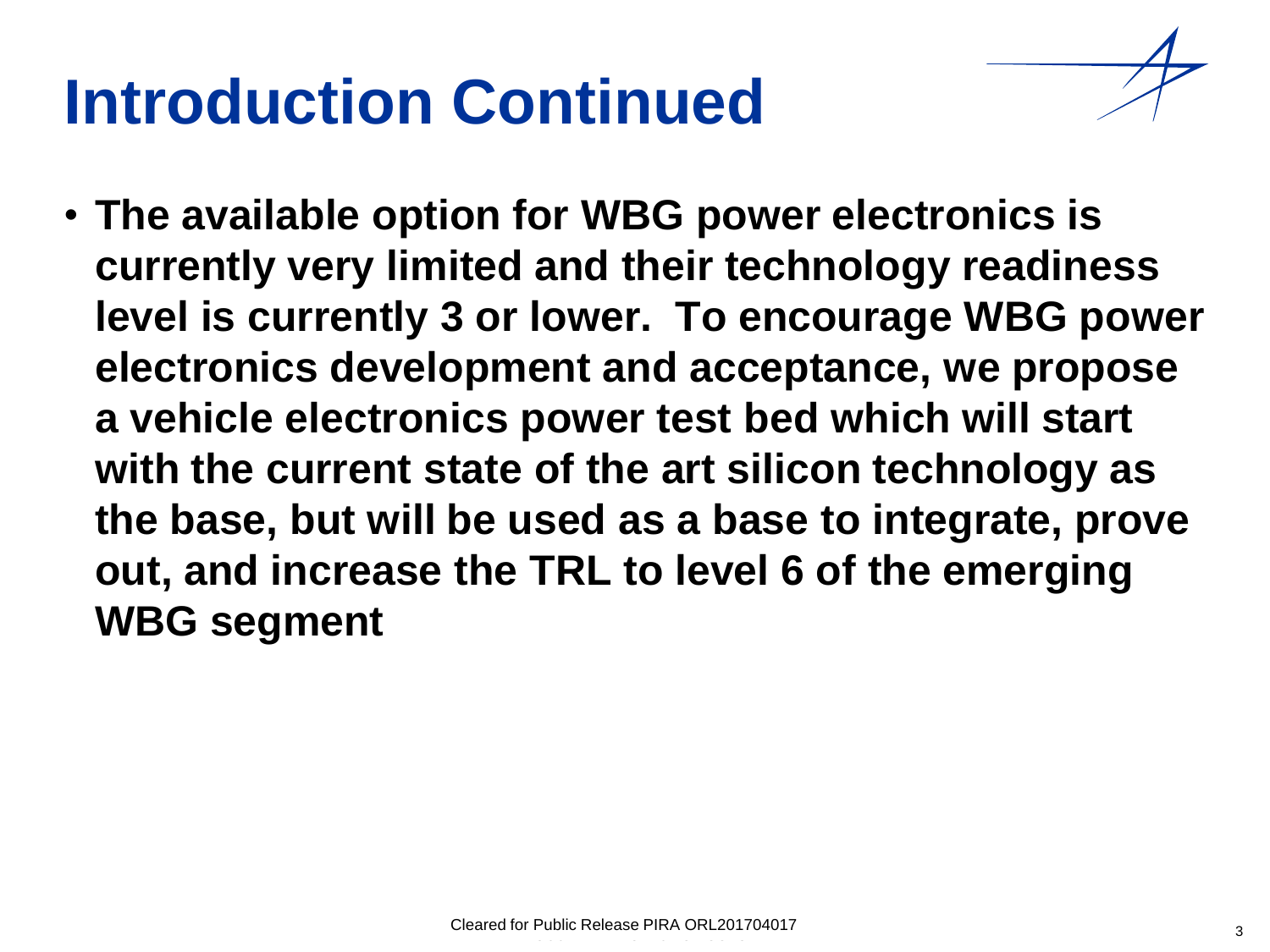### **Parallel and Series Hybrid**



**Vehicle Test Bed Architecture needs to be flexible enough to test for both types of hybrids**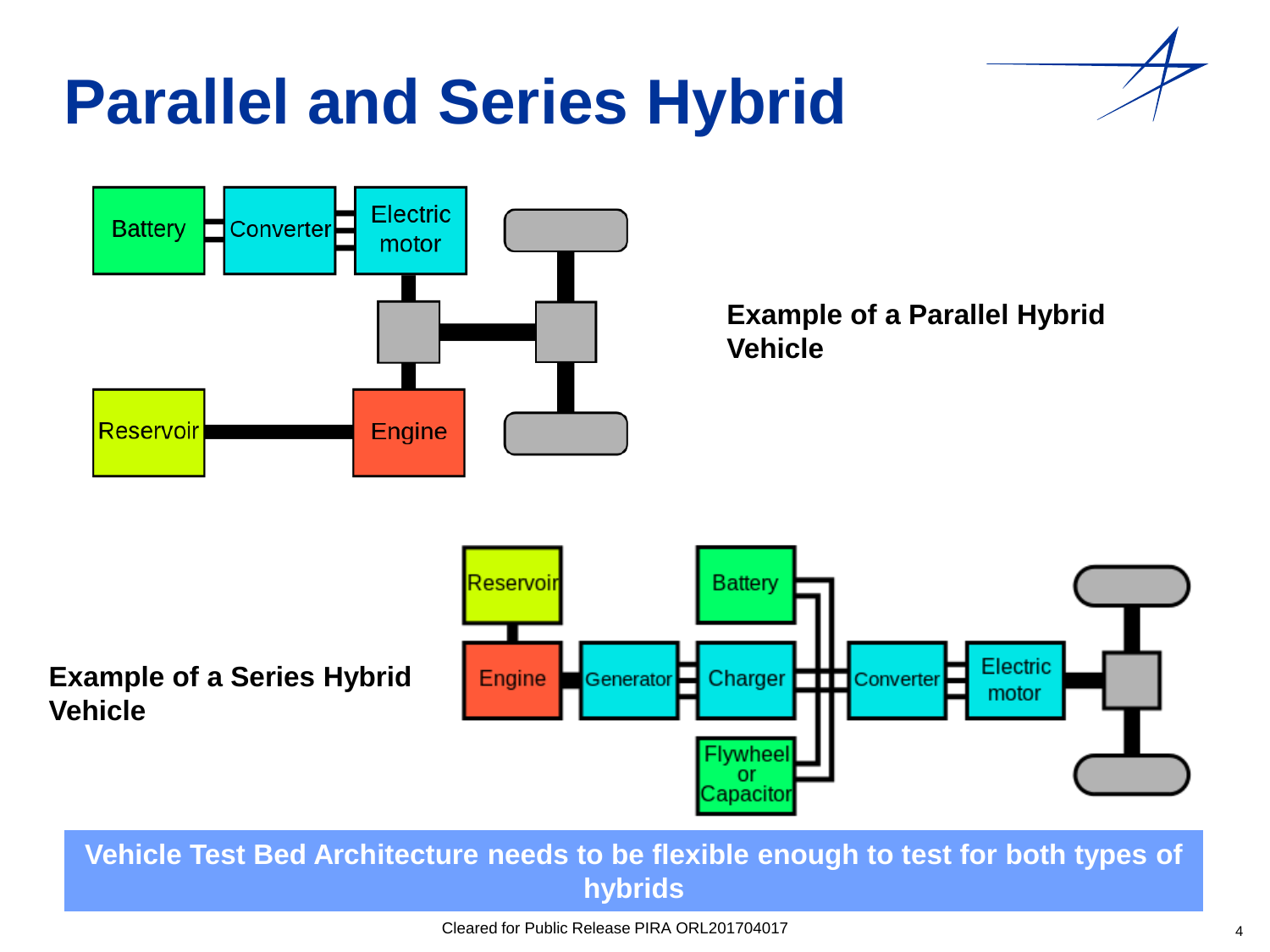

### **Vehicle Test Bed Architecture**

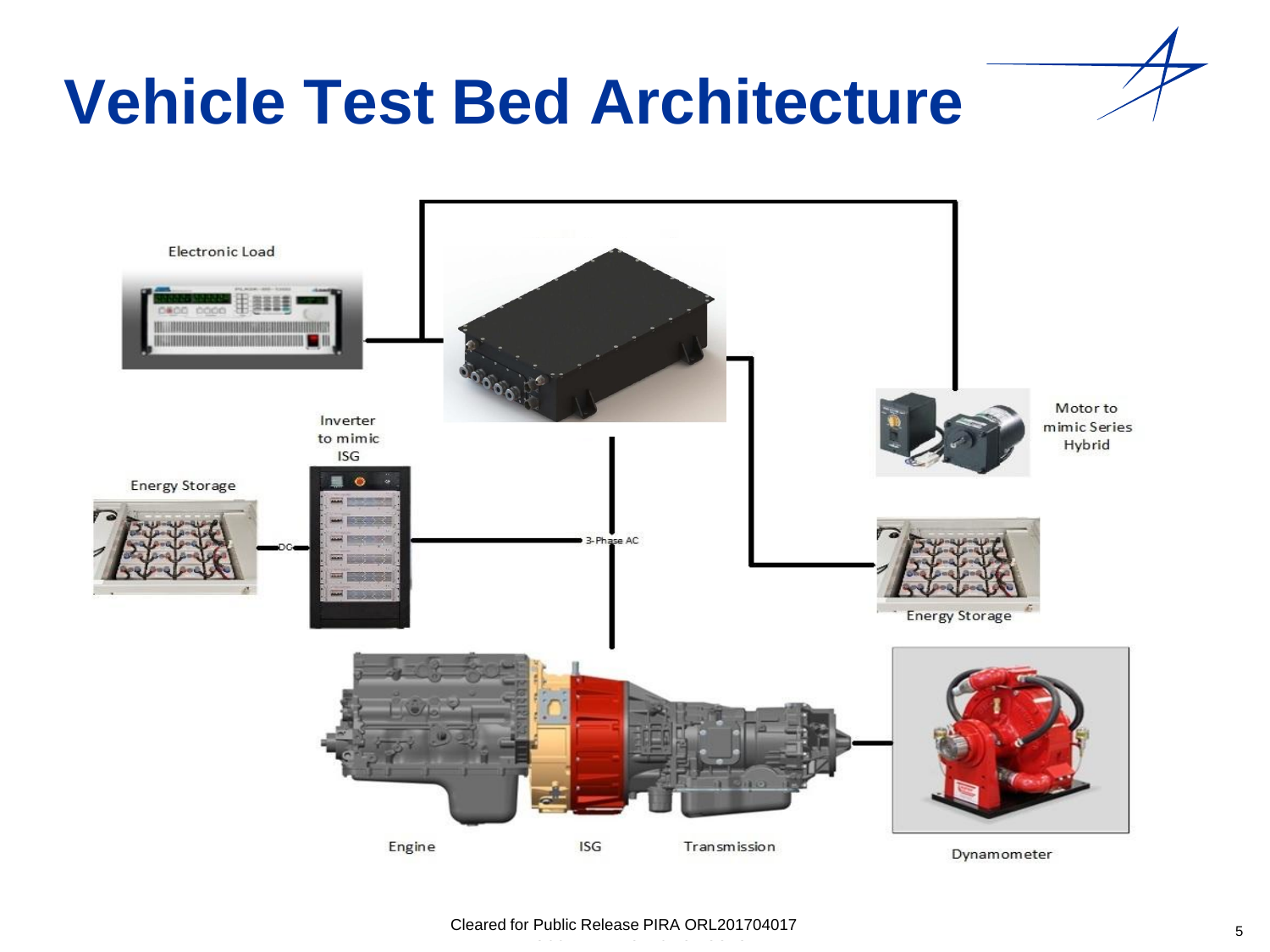### **Power Generation**

• **Engine**



- **Integrated Starter Generator (ISG)**
	- **Takes the place of a traditional alternator**
		- **Higher power available**
		- **Directly in line with the drive train**
- **Bidirectional Inverter** 
	- **Takes the power from the ISG and makes it useful for the vehicle**
	- **Provides ISG cranking pulse for start up**





**Photos from TARDEC, GVPM Industry Day Presentation, 4/21/16**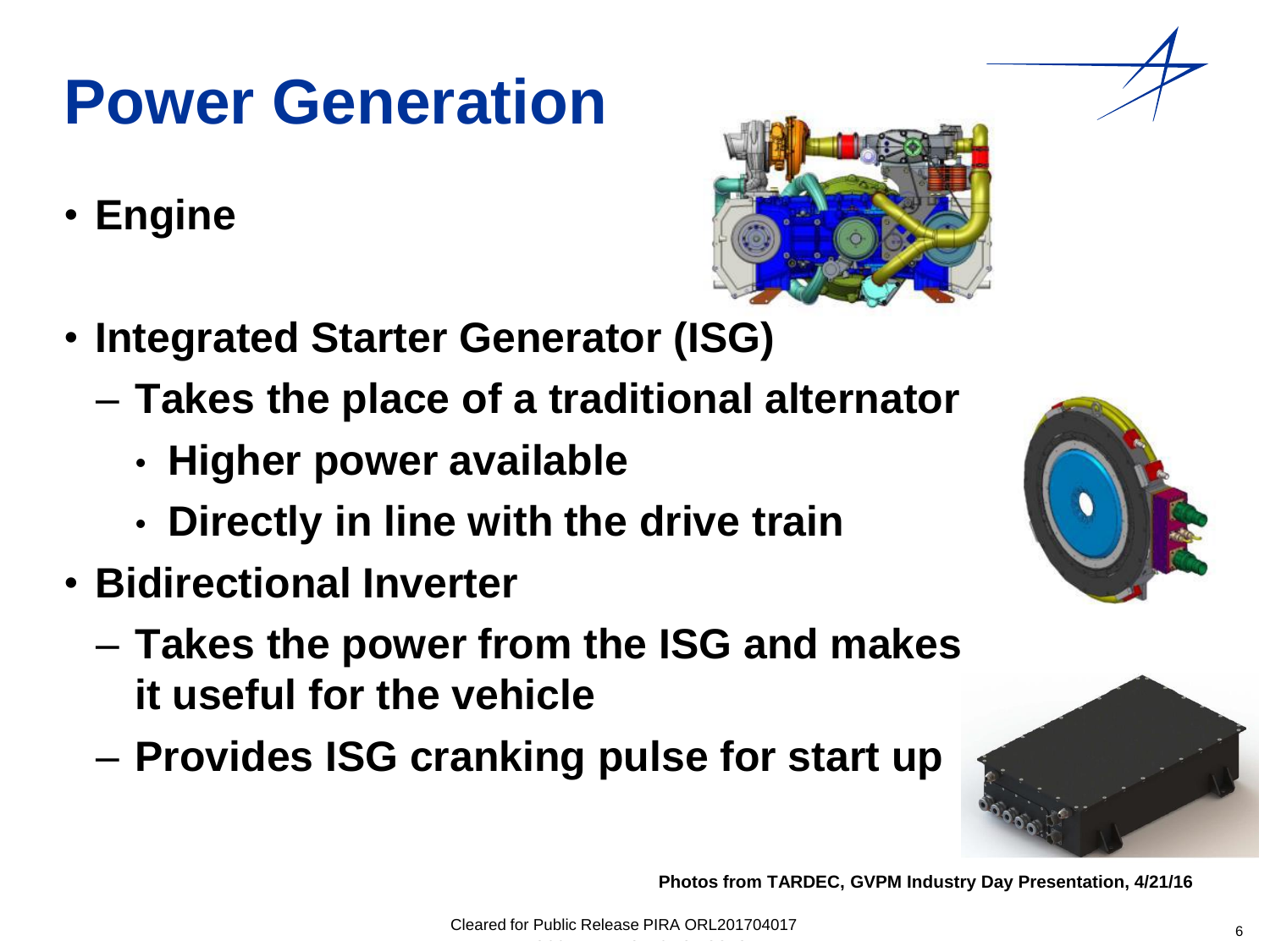## **Loads and Energy Storage**

- **Loads**
	- **Mechanical**
		- **Dynamometer- Allows full testing of engine loading with varying RPM and Torque loads**
	- **Electrical**
		- **Electronics load- Can mimic hotel loads and dynamic loads for the entire spectrum of vehicles**
	- **Electric Motor**
		- **Series Hybrid mimic**
		- **Parallel Hybrid: ability to test multiple motor options for integration with vehicle inverter/PCU**

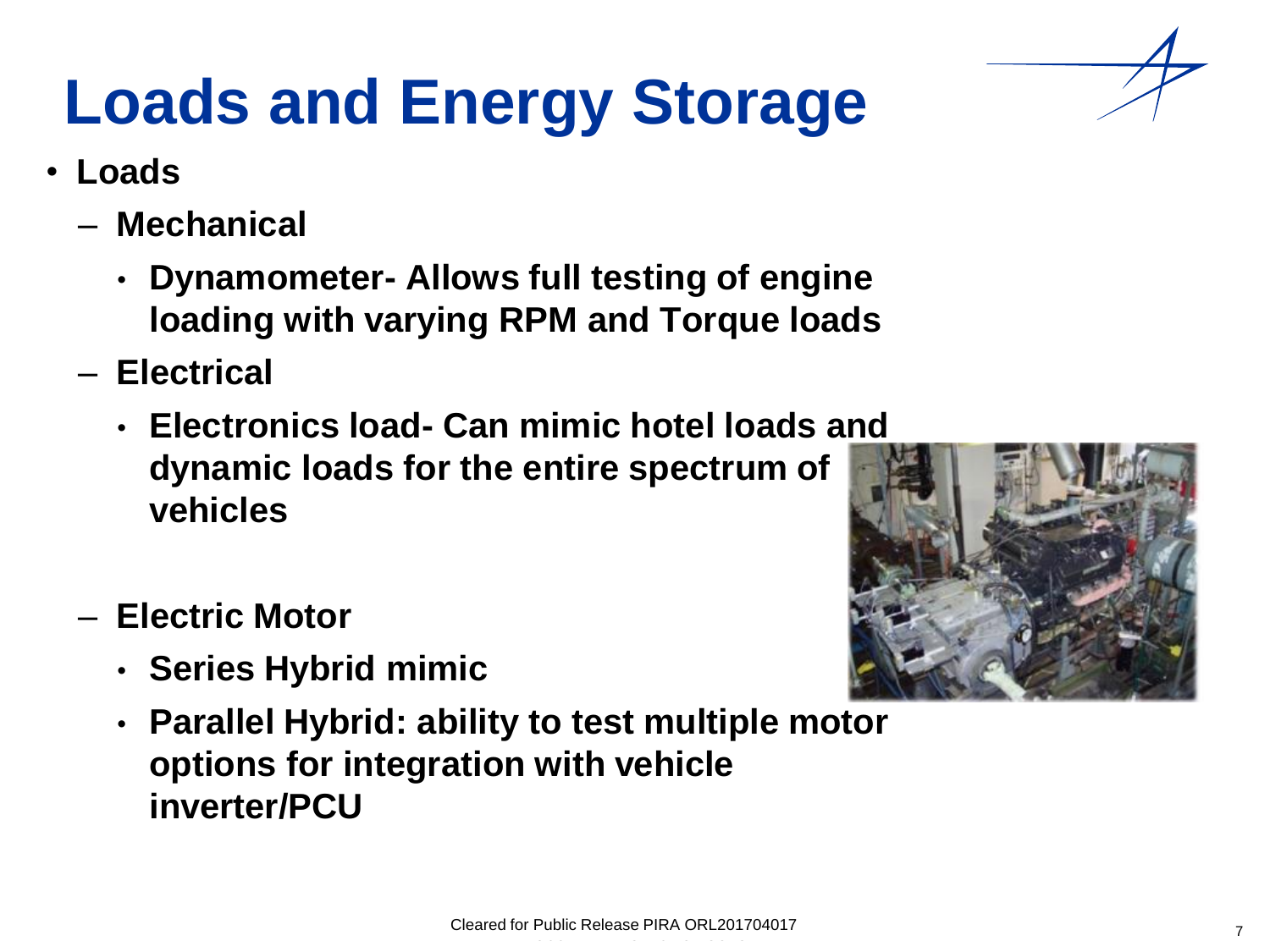## **Loads and Energy Storage Cont.**

- **Energy Storage**
	- **Various Chemistries can be inserted**
	- **Vehicle inverter/PCU integration**
	- **Easy to instrument for current testing**



**Photos from TARDEC, GVPM Industry Day Presentation, 4/21/16**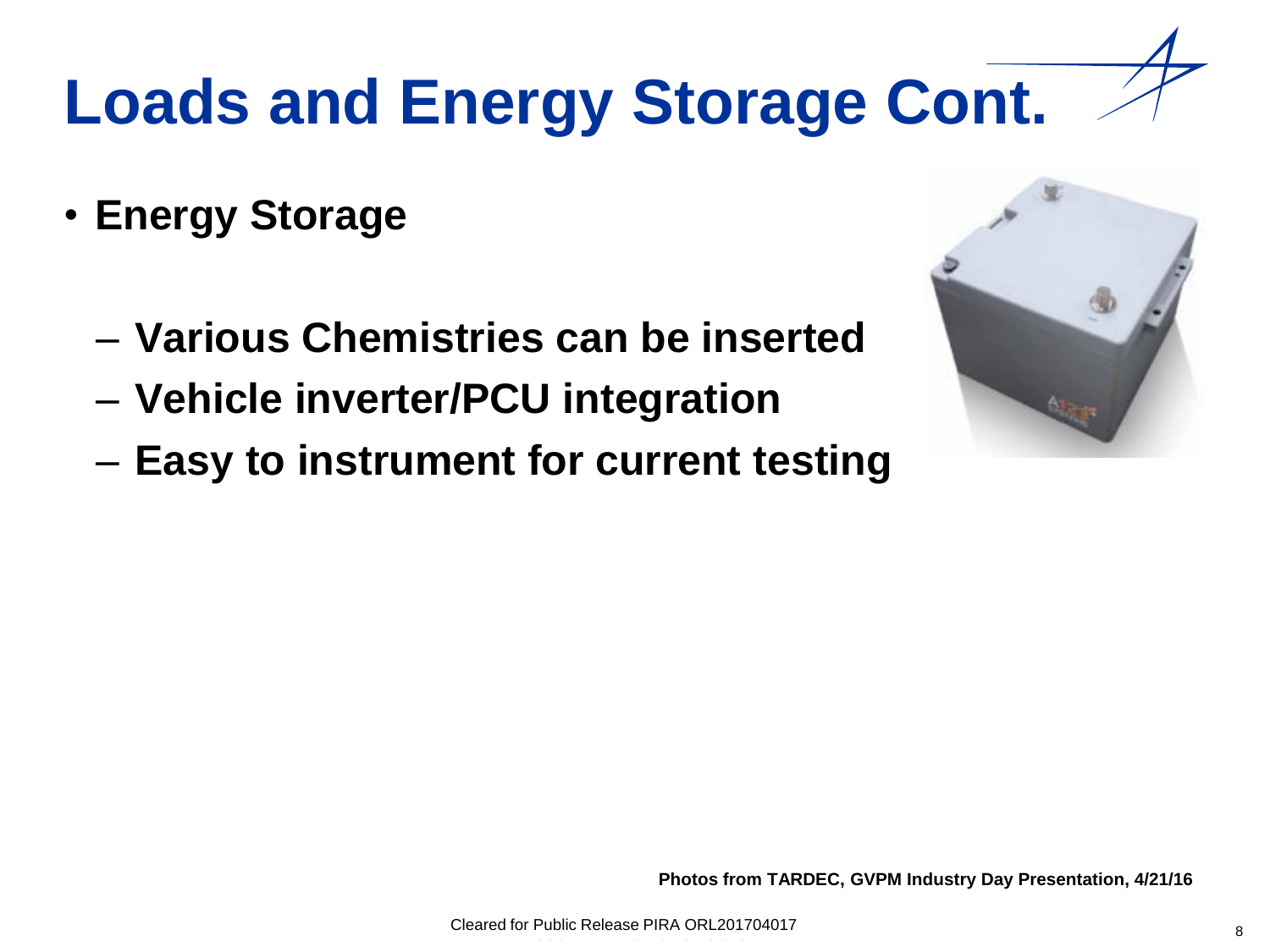

#### Ground Vehicle Power System Diagram

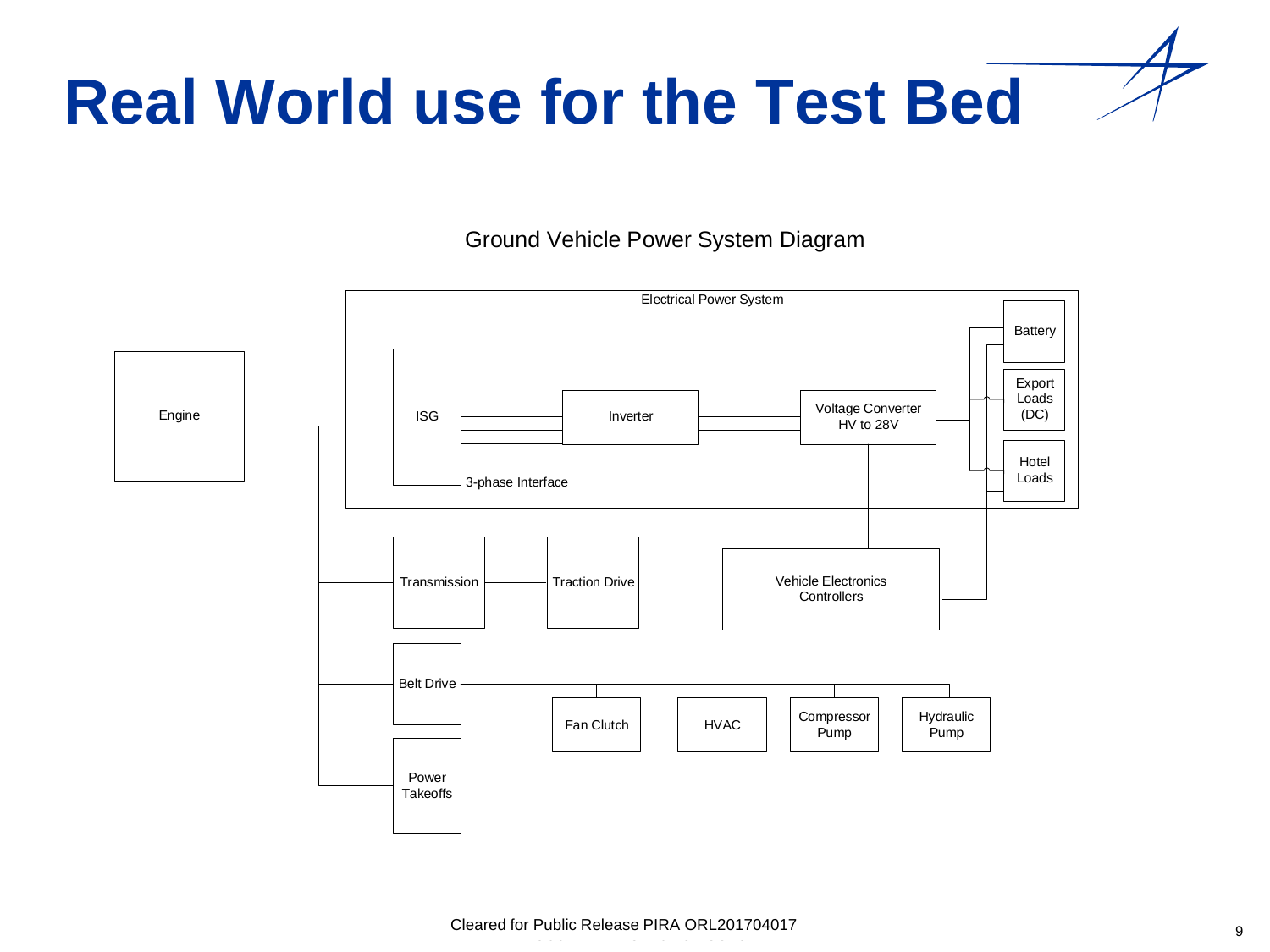### **Fan Clutch Loading**



DOCUMENT PROTECTION GOES HERE 10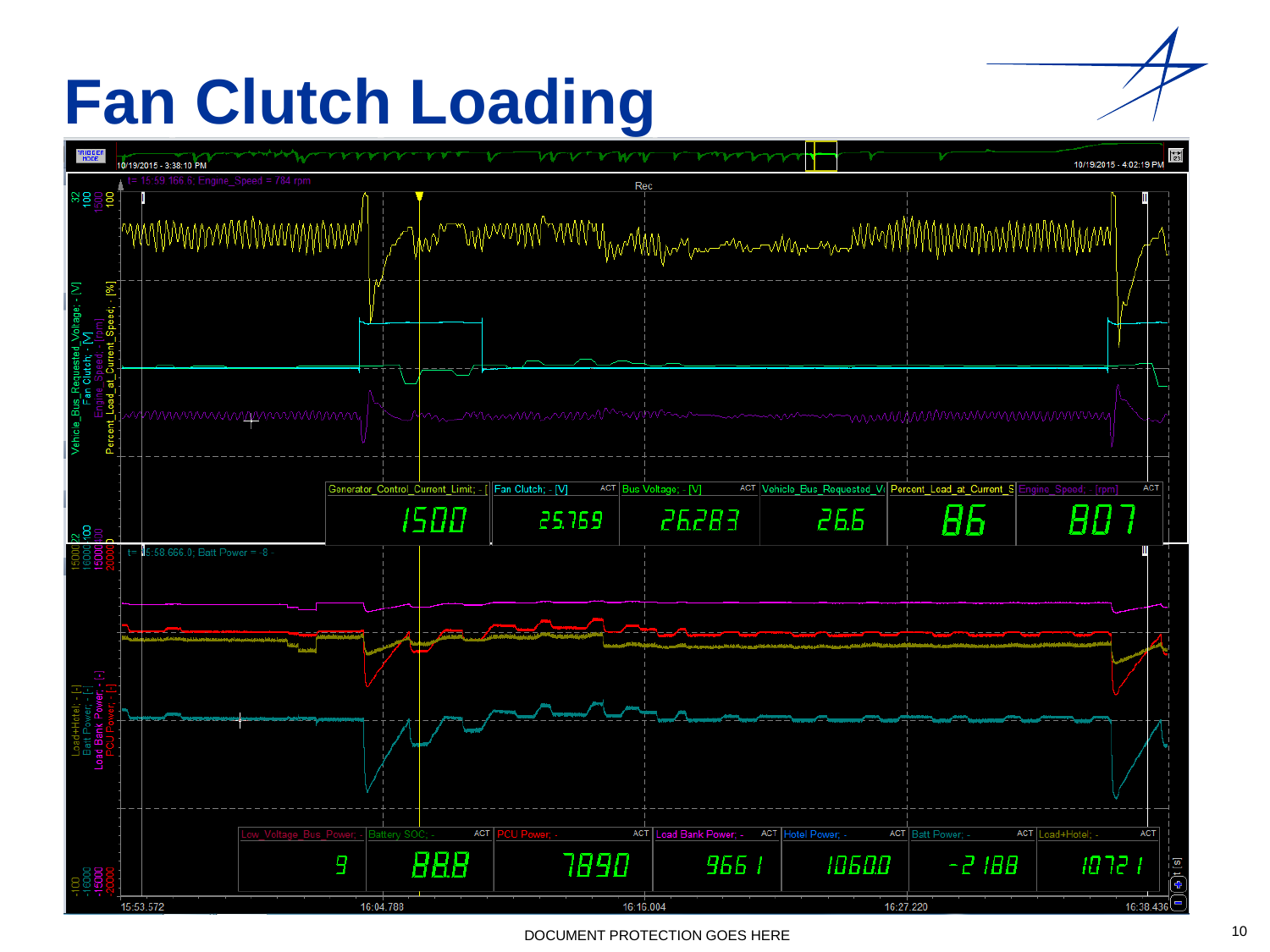### **1.5kW to 10kW load stepping**



Cleared for Public Release PIRA ORL201704017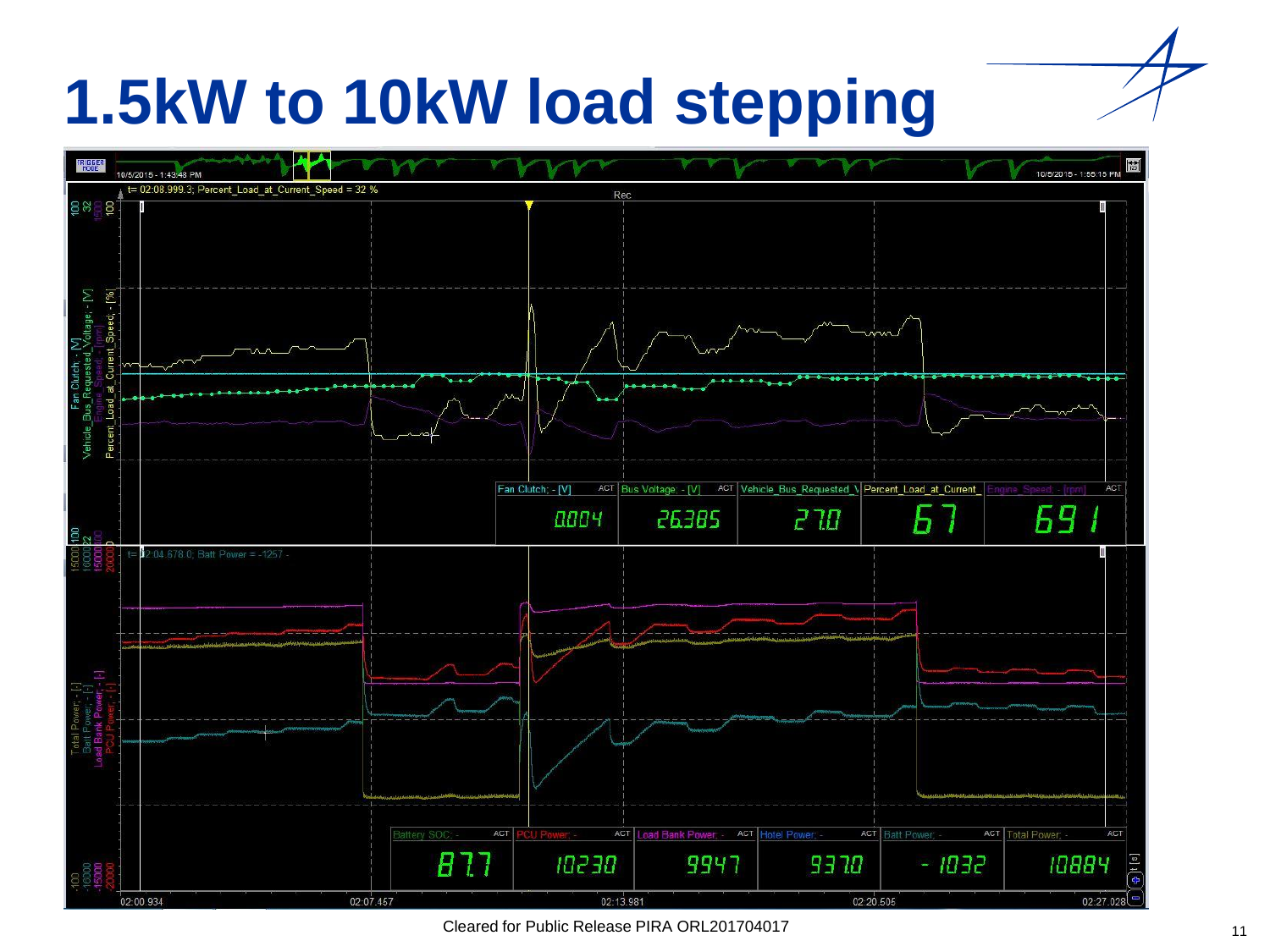# **Bi-Directional Power Conversion**

### **Project Objectives:**

- **30kW – 5 ea. 6kW Modules**
- **Power Density (Goal: 5kW/L)**
- **Input Voltage: 800V**
- **Output Voltage 28V**
- **Switching Frequency: 100kHz**
- **Cooling: Forced Air or Liquid**
- **Efficiency: 95%**
- **SiC MOSFET on Primary**
	- **Wolfspeed**
- **GaN MOSFET on Secondary**
	- **GaN Systems or Transphorm**

#### LMCO + JDES + NC State University

Project title: High Power Density WBG Devices (SiC and GaN) Based Bidirectional, Isolated DC-DC **Converter for Auxiliary Power in Heavy Vehicle Applications** Objectives: To demonstrate high power density SiC and GaN based bidirectional DC-Dc converter for automotive applications Maior Milestones: 4-5kW high power density DC-DC converter Major Equipment Acquisition: 1200/1700C SiC MOSFET, 100V GaN MOSFETS, HF magnetics TPOC: Tom Byrd, Kevin Larsen, Subhashish Bhattacharya Deliverables: Grid connection and dynamic Email: sbhatta4@ncsu.edu Phone: 919-744-1428 (cell) performance of MV SiC MOSFET converter, report

#### More WBG Impact and Additional impacts

- Impact on the cost of WBG compared to Silicon, energy efficiency, green energy solutions
- Potential for Job Creation, Economic impact
- Workforce Development and Education if applicable

PowerAmerica

 $\bullet$ 

**WBG Technology Impact** 

density converter

• Automotive applications

SiC/ GAN MOSFET based high power

Market segments impacted: automotive

Time frame for commercialization: 2 years

Hybrid and fully electric vehicles

**Call for Projects** 

August 2015

**Vehicle Test Bed would allow verification of ideas and designs without having it in full mechanically finished format**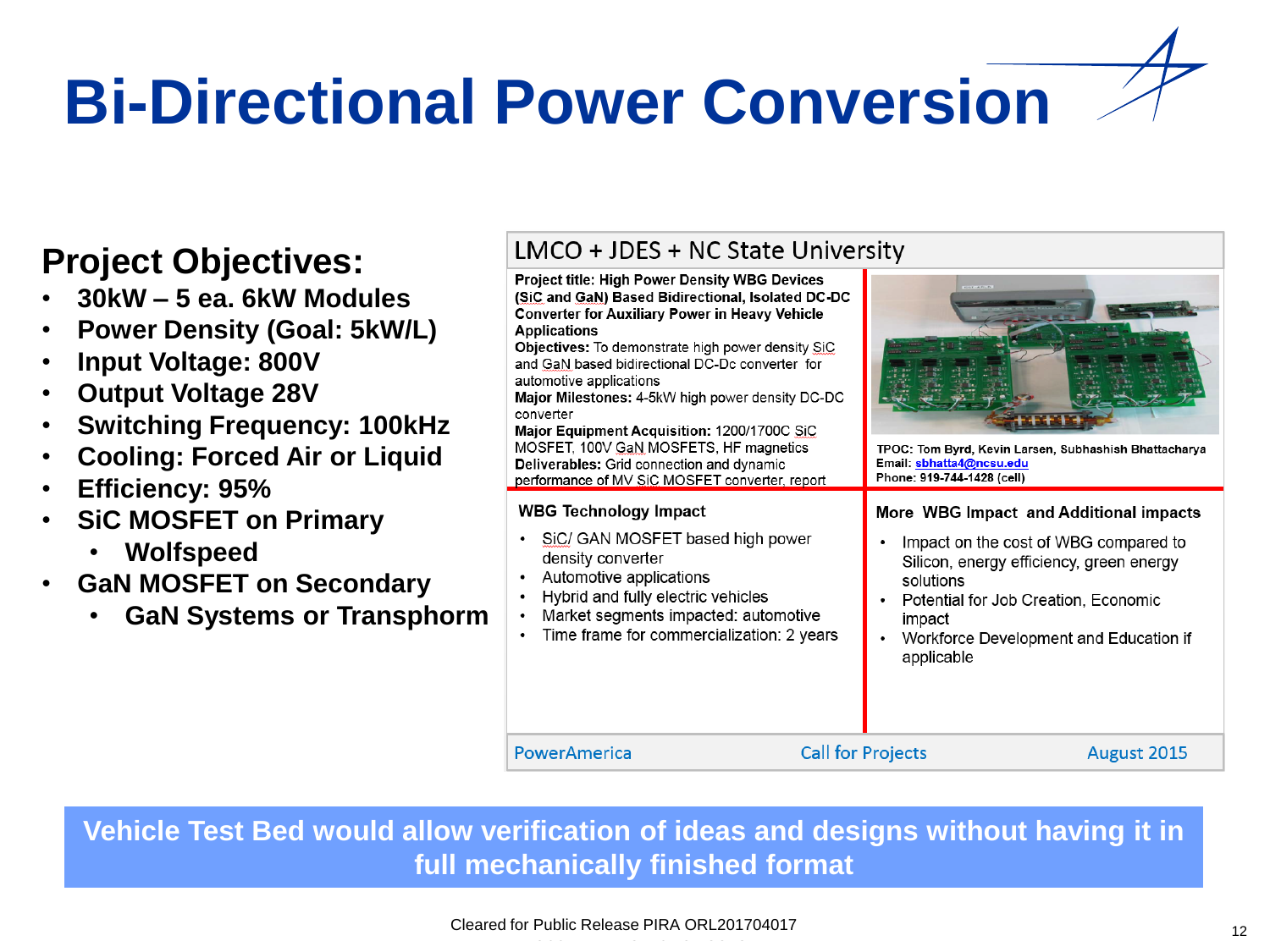### **Conclusion**



- **Growing need for vehicle power generation and storage that is more than just the traditional alternator and lead acid battery**
- **Vehicle Test Bed eases integration of new technology**
- **It is possible to make a test bed architecture that model the various types of hybrids**
- **Fully controllable test conditions and instrumentation**